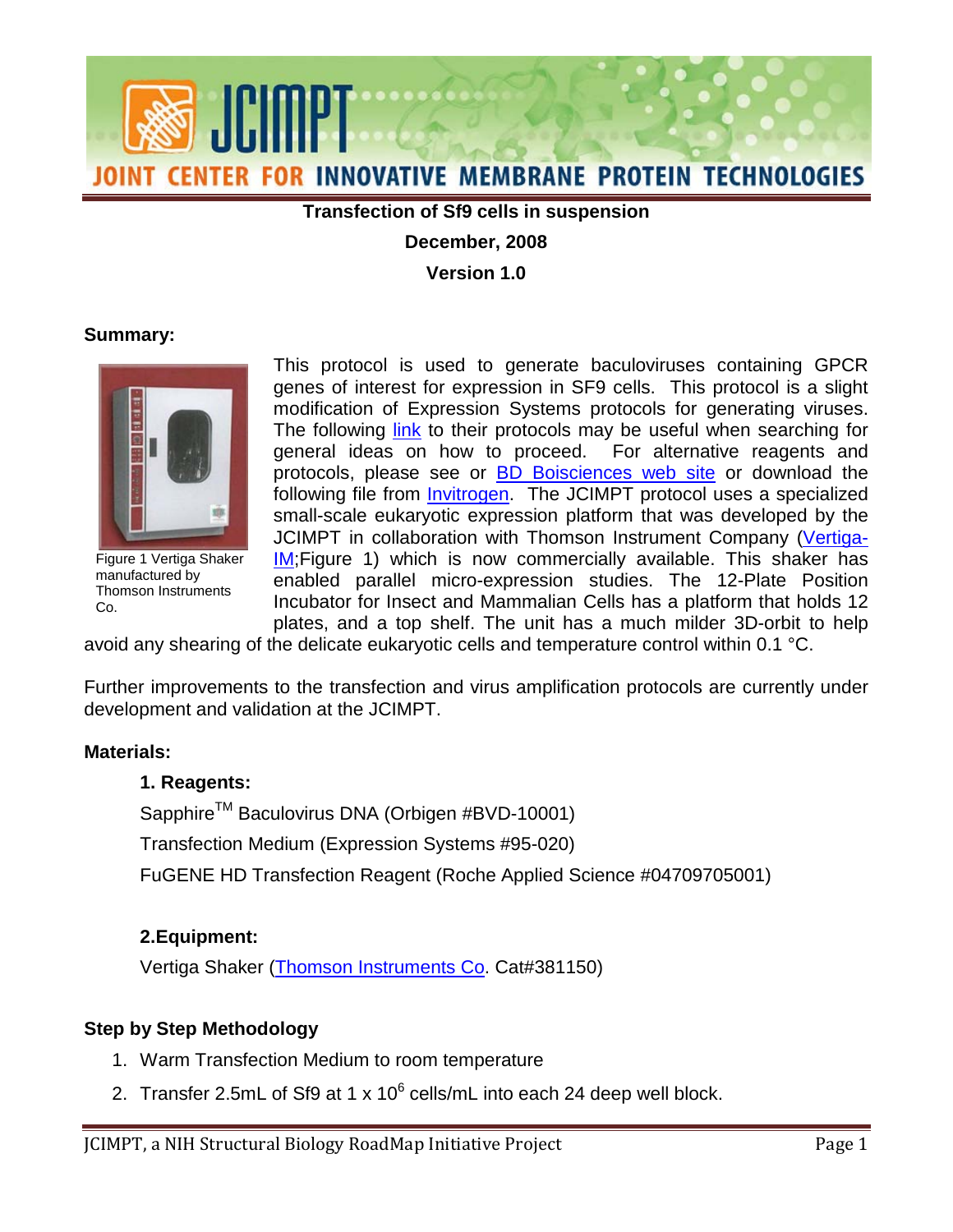

# 3. Make the following solutions:

a. Solution A:

| pBac (plasmids)                 | pFastBac (bacmids)        |
|---------------------------------|---------------------------|
| 5 uL plamids DNA at 200ng/uL    | 5 uL bacmid               |
| 2.5 uL Sapphire baculovirus DNA | 50 uL Transfection Medium |
| 42.5 uL Transfection Medium     |                           |

b. Solution B:

50 uL Transfection medium

Add 3 uL FuGENE HD directly to the Transfection Medium, avoid touching the side of the tube when adding FuGENE.

Incubate at room temperature for 5 minutes.

then take  $50*11=550$  uL of Transfection medium  $+3*11=33$ uL of Fugene HD. then take 50\*11=550 uL of Transfection medium + 3\*11=33uL of Fugene HD.<br>Mix, then add 52.5uL of mix to each DNA sample. To make the master stock, Note: one can make a master stock. So if you have 10 samples to transfect, multiplication by 11 is done to have some extra left over in case the pipet is off.

- 4. Combine solutions A and B, mix gently, and incubate at room temperature for 30 minutes.
- 5. After incubation, add 400uL Transfection medium to each tubes from step 3, mix gently, and then add the cotransfection mix to the cells, drop-wise.
- 6. Cover and incubate with shaking for 4 days.
- following the protocol for generating P1 stock. 7. On day 4, transfer 170 uL of cell culture to a fresh 24 deep well plate (and generate P1
- following the protocol for generating P1 stock. 8. Spin down the remaining cells and collect the supernatant. Label it P0.

## **Generation of P1 stock:**

- 1. To the 24 deep well block containing 170uL of cells, add 4 mL Sf9 cells at 1 to 2 x  $10^6$ cells/mL.
- 2. Incubate the cells at 27°C with shaking for 4 days.
- 3. Remove cells by centrifugation at 2500 rpm for 10 minutes. Transfer the supernatant to fresh set of 15mL tubes and label it "P1".